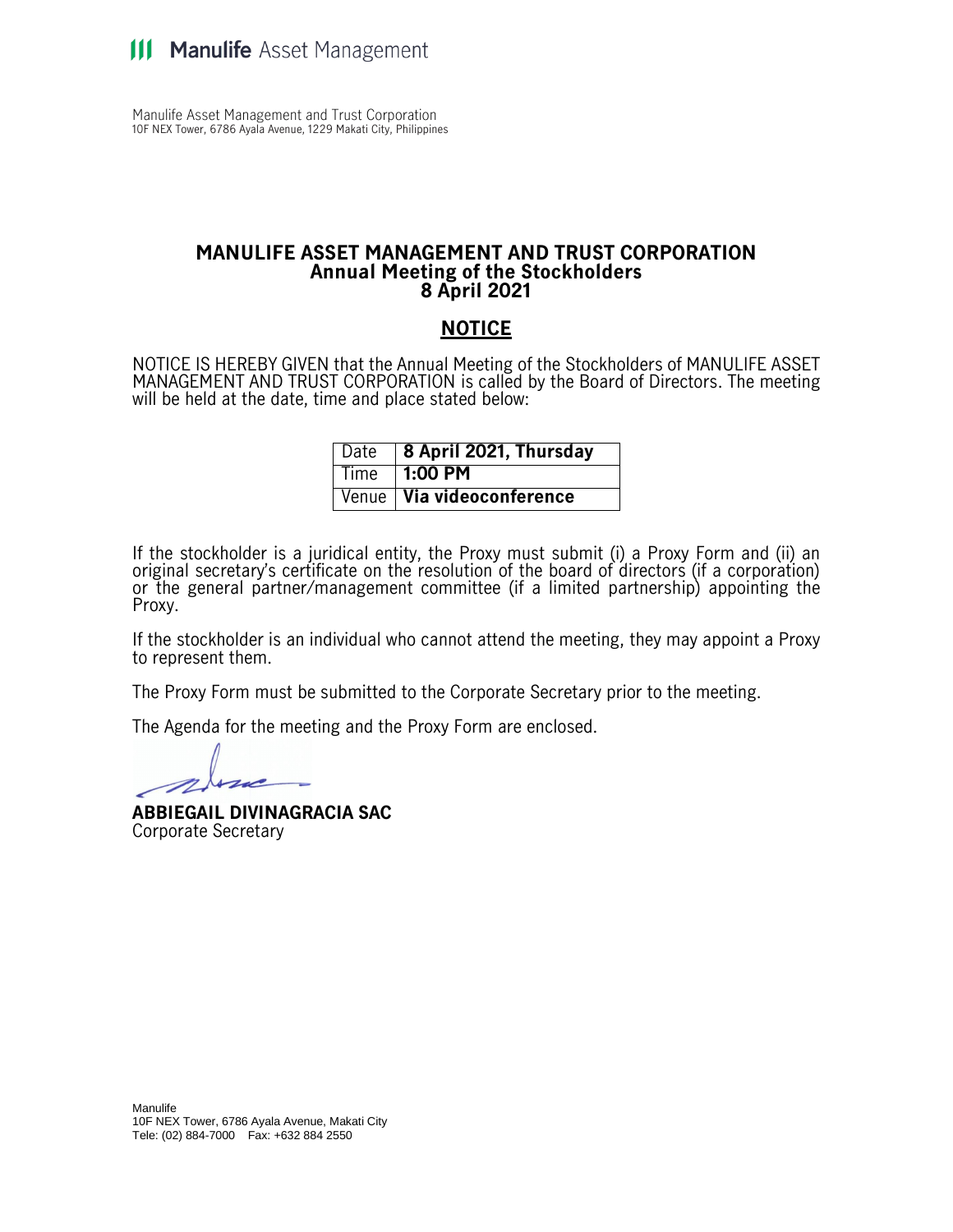Manulife Asset Management and Trust Corporation 10F NEX Tower, 6786 Ayala Avenue, 1229 Makati City, Philippines

#### **MANULIFE ASSET MANAGEMENT AND TRUST CORPORATION Annual Meeting of the Stockholders 8 April 2021**

# **NOTICE**

NOTICE IS HEREBY GIVEN that the Annual Meeting of the Stockholders of MANULIFE ASSET MANAGEMENT AND TRUST CORPORATION is called by the Board of Directors. The meeting will be held via videoconference on 8 April 2021 at 1:00 PM.

Should a stockholder be unable to attend, a Proxy may attend on their behalf. Please send the enclosed Proxy Form, duly completed, to the Corporate Secretary in accordance with the instructions therein.

# **AGENDA**

#### **1. Call to Order and Determination of Quorum**

The Corporate Secretary will certify the date when email notice of the time, date, place and purpose of the meeting was sent to all stockholders of record as of 18 March 2021, and the date of publication of the notice on the Corporation's website. Likewise, the Corporate Secretary will attest to the attendance at the meeting and as to whether a quorum is present.

Except as otherwise provided by law, a quorum shall consist of stockholders owning a majority of the outstanding capital stock, represented in person or by proxy.

#### **2. Matters Arising from the Previous Meeting**

The Corporate Secretary will inform the stockholders if there are any matters arising from the previous Annual Meeting of the Stockholders held on 1 June 2020 that must be discussed.

## **3. Approval of the Minutes of the Previous Meetings**

The minutes of the Annual Meeting of the Stockholders held on 1 June 2020 will be submitted for approval.

The minutes of the 1 June 2020 meeting contain the following matters: approval of the minutes of the previous meeting, the ratification of all resolutions adopted and approved by the Board of Directors and the Committees during the preceding year, presentations of the President's Report, Director's Compensation Report, Director Appraisal/Performance Report and the 2019 Audited Financial Statement, appointment of external auditor, and election of 2020 - 2021 Directors.

## **4. Ratification of Corporate Acts**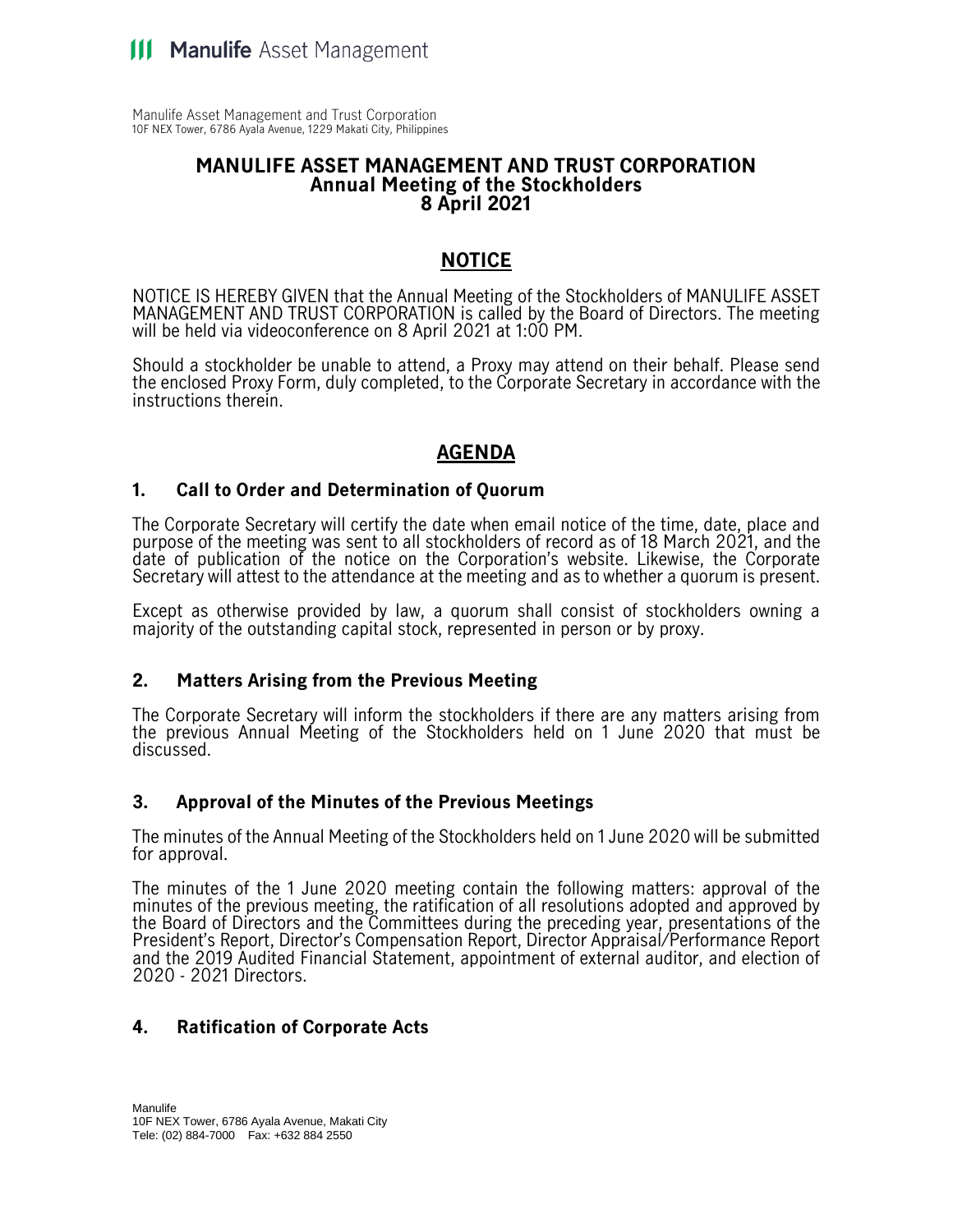Manulife Asset Management and Trust Corporation 10F NEX Tower, 6786 Ayala Avenue, 1229 Makati City, Philippines

The stockholders will be asked to ratify all the acts of the Board of Directors and its Committees since the Annual Meeting of the Stockholders on 1 June 2020 up to the date of this meeting.

The acts and resolutions of the Board and its Committees include approval of contracts, agreements, projects, investments, and transactions relating to the regular business of the Corporation wherein, either by law or regulations issued by the Bangko Sentral ng Pilipinas, the Board and its Committees are required to act upon.

All resolutions of the Board of Directors from the Annual Meeting of the Stockholders held on 1 June 2020 up to the present are available for examination upon reasonable notice to the Corporation and during office hours at 10th Floor NEX Tower, 6786 Ayala Avenue, 1229 Makati City.

The floor will be open for questions from the stockholders after the presentation.

## **5. President's 2020 Annual Report**

Ms. Macaria Trinidad Gaspar, President and CEO, will present to the stockholders a report on the Corporation for the full year 2020.

## **6. Director's Compensation Report**

The Corporate Secretary will present to the stockholders a summary of the compensation received by the Corporation's directors for the year 2020.

#### **7. Corporate Governance Committee Report and Election of Directors**

The election of the members of the Board of Directors, including the Independent Directors will be offered for approval by the stockholders. The directors are to hold office until the next Annual Meeting of the Stockholders and until their respective successors have been elected and qualified.

The nominees were evaluated on the basis of the criteria set by the Corporation. They each possess all qualifications required by applicable laws, rules and regulations and the Corporation's By-Laws and none of the disqualifications to serve as members of the Board.

The profile and qualifications of the nominees are available on the Corporation's website.

## **8. Appointment of External Auditor**

The stockholders will be asked to vote on the appointment of SyCip Gorres Velayo & Co. as External Auditor for 2021.

## **9. Other Matters**

The Chairperson will ask the stockholders if there are any other matters they wish to discuss.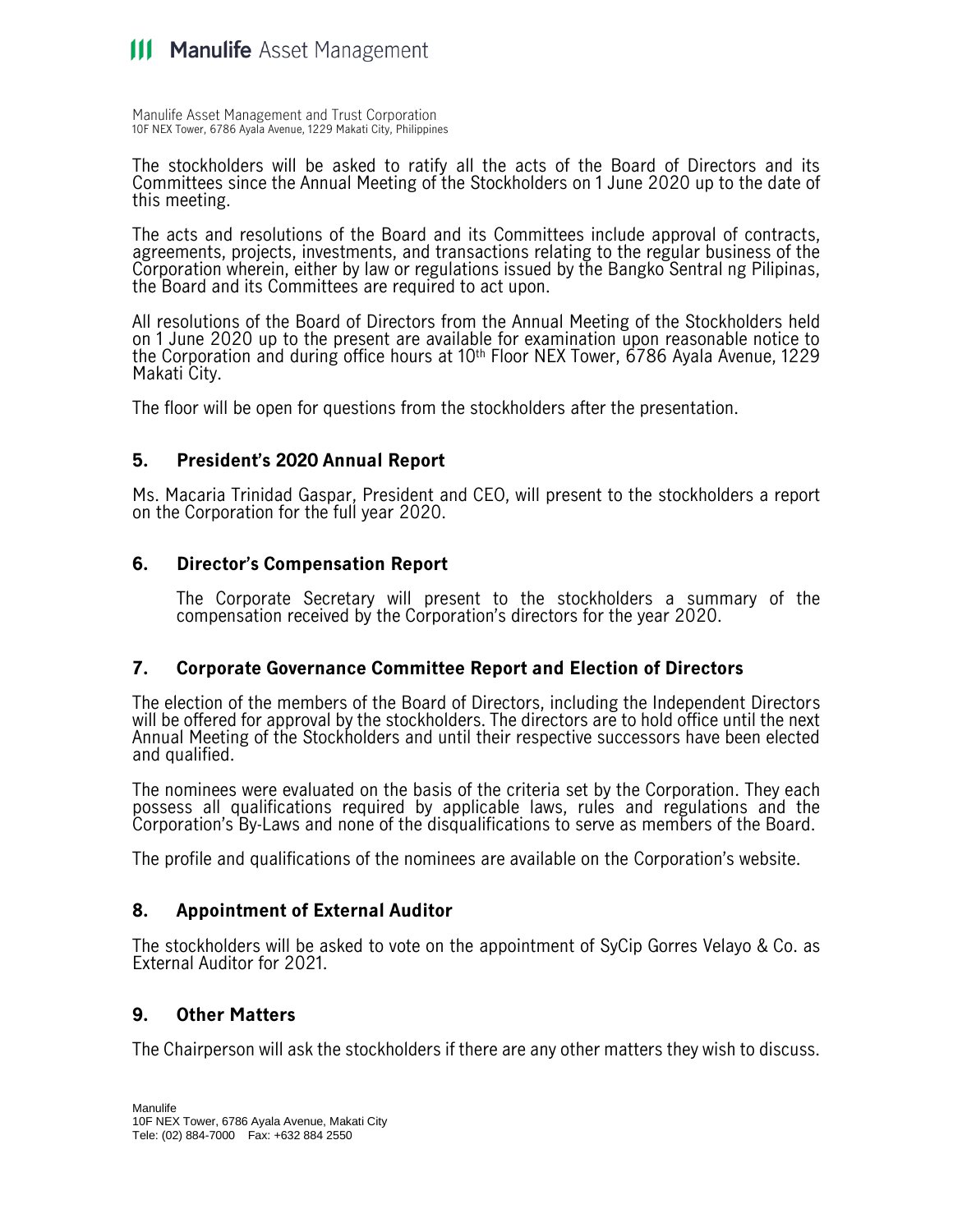Manulife Asset Management and Trust Corporation 10F NEX Tower, 6786 Ayala Avenue, 1229 Makati City, Philippines

#### **10. Adjournment**

If there are no other matters, the meeting will be adjourned by the Chairperson.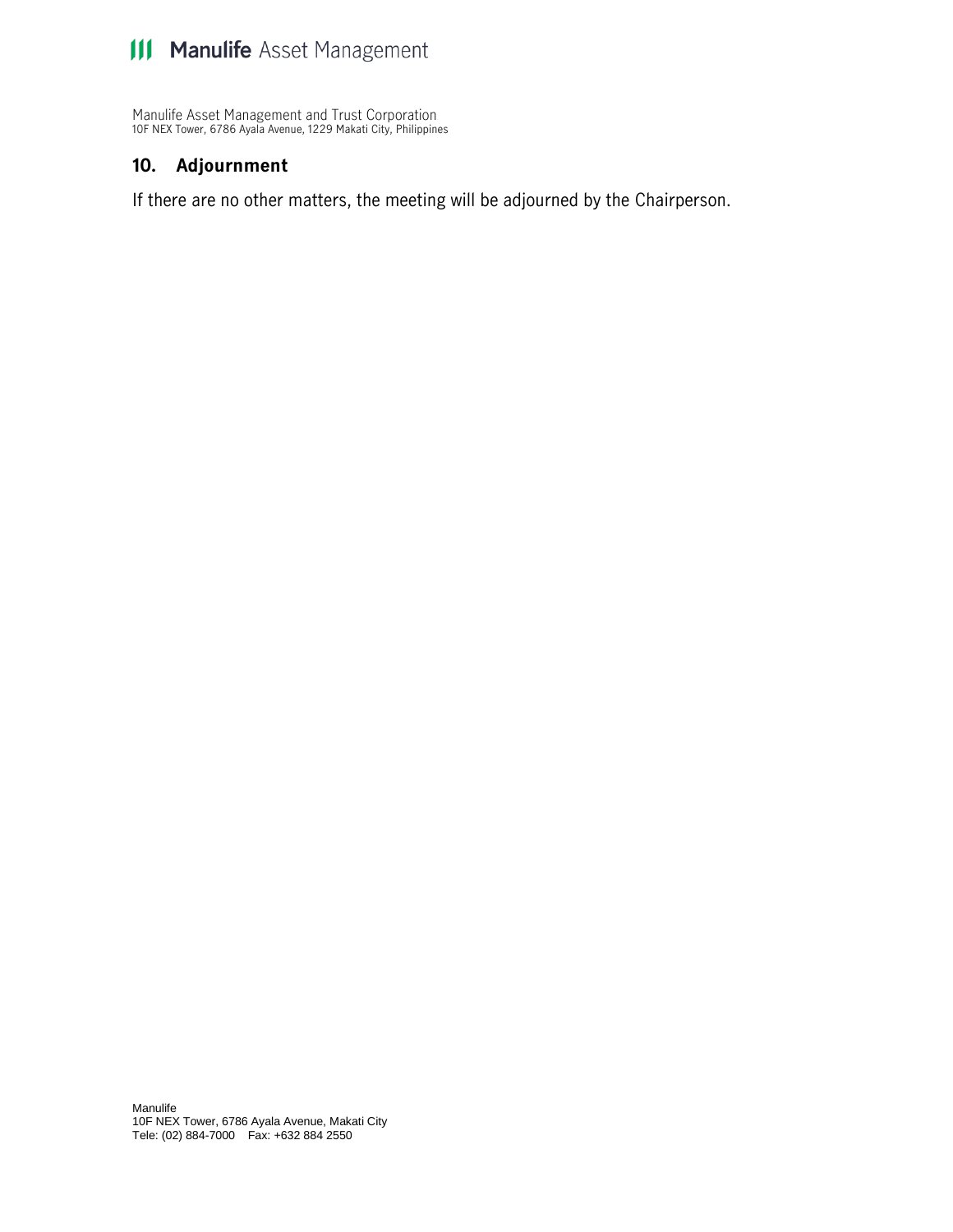Manulife Asset Management and Trust Corporation 10F NEX Tower, 6786 Ayala Avenue, 1229 Makati City, Philippines

# **PROXY**

KNOW ALL MEN BY THESE PRESENTS:

The undersigned stockholder of **MANULIFE ASSET MANAGEMENT AND TRUST CORPORATION** (the "Corporation") does hereby nominate, constitute and appoint:

or in their absence, the Chairperson of the Meeting

\_\_\_\_\_\_\_\_\_\_\_\_\_\_\_\_\_\_\_\_\_\_\_\_\_\_

to be their true and lawful attorney-in-fact to attend and be present at the regular meeting of the stockholders on 8 April 2021 at 1:00 p.m. and any and all adjournments, postponements or continuations thereof, and to take part in the deliberations and to vote in any manner any and all shares of stock in the Corporation which are now or may hereafter be registered in the name of the undersigned on any and all matters, motions, acts or resolutions which may be taken up in any of such meetings including, but not limited to, the election of directors and the ratification of all corporate acts, contracts and transactions;

HEREBY GIVING AND GRANTING unto said attorney-in-fact full and complete power, authority and discretion to do every act and thing whatsoever necessary or requisite to be done in and about the premises, as fully to all intents and purposes as the undersigned could do if personally present and acting in person and HEREBY ratifying and confirming all that said attorney-in-fact shall lawfully do or cause to be done under and by virtue hereof and HEREBY revoking any and all proxies heretofore given by the undersigned to any person(s) whomsoever.

IN WITNESS WHEREOF, I have executed this proxy letter this \_\_ day of \_\_\_\_\_\_\_, 2021.

Stockholder

\_\_\_\_\_\_\_\_\_\_\_\_\_\_\_\_\_\_\_\_\_\_\_\_\_\_\_